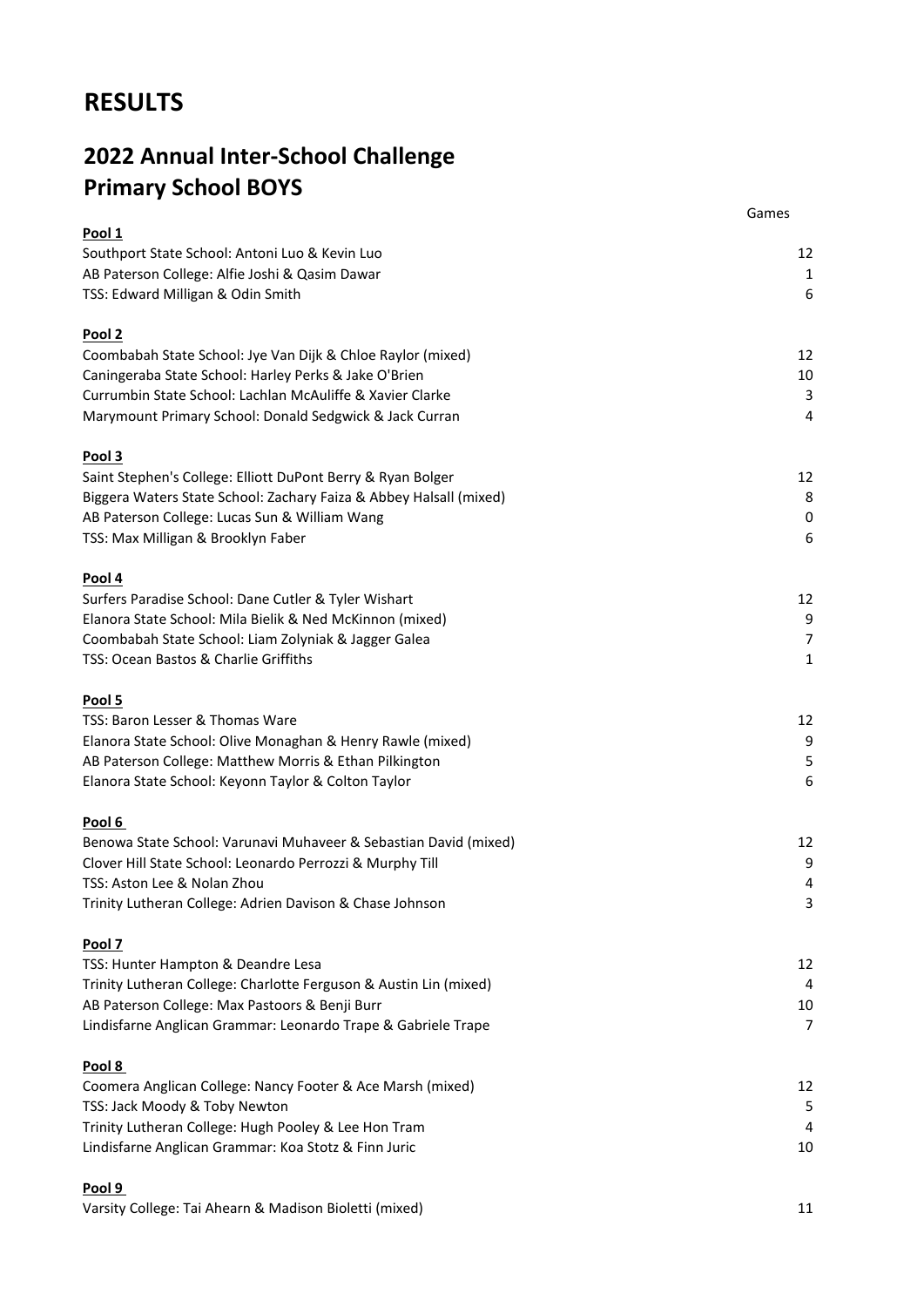| TSS: Hugo Brown & Leo Durman                                   | 0  |
|----------------------------------------------------------------|----|
| St Vincent's Primary School: Georgie Zuber & Jacob Campaniello | 7  |
| Merrimac Sate School: Thiago Ibanez Malik & Sakura Macquane    | 12 |
| <b>Pool 10</b>                                                 |    |
| Biggera Waters State School: Liam Peak & Euan Berger           | 11 |
| Trinity Lutheran College: Jasper Priestly & Beau McGeown       | 1  |
| Silkwood School: Joshua Kelley & Lucas Swords Gardiner         | 4  |
| Lindisfarne Anglican Grammar: Jay Saunders & Harlem Selvey     | 12 |
| Pool 11                                                        |    |
| TSS: Oliver Rothlin & Matthew Pels                             | 12 |
| St Vincent's Primary School: Phoenix Starr & Savion Joseph     | 6  |
| Saint Stephen's College: Nazari Hadir & Jaxon Hadir            | 10 |
| <b>Pool 12</b>                                                 |    |
| Trinity Lutheran College: Kai Wilson & Jack Fanning            | 9  |
| Lindisfarne Anglican Grammar: Chayse Kleinhans & Jackson Kiss  | 12 |
| Merrimac State School: Josh Flores & Ezekiel Ward              | 5  |

#### **Round 16**

| Southport State School: Antoni Luo & Kevin Luo def                   |         |
|----------------------------------------------------------------------|---------|
| Lindisfarne Anglican Grammar: Koa Stotz & Finn Juric                 | $4-0$   |
| Coomera Anglican College: Nancy Footer & Ace Marsh (mixed) def       |         |
| Merrimac Sate School: Thiago Ibanez Malik & Sakura Macquane          | $4 - 2$ |
| Surfers Paradise School: Dane Cutler & Tyler Wishart def             |         |
| Biggera Waters State School: Liam Peak & Euan Berger                 | $4 - 2$ |
| TSS: Baron Lesser & Thomas Ware def                                  |         |
| Lindisfarne Anglican Grammar: Chayse Kleinhans & Jackson Kiss        | $4 - 0$ |
| Saint Stephen's College: Elliott DuPont Berry & Ryan Bolger def      |         |
| Varsity College: Tai Ahearn & Madison Bioletti (mixed)               | $4 - 0$ |
| Benowa State School: Varunavi Muhaveer & Sebastian David (mixed) def |         |
| <b>TSS: Oliver Rothlin &amp; Matthew Pels</b>                        | $4 - 2$ |
| Lindisfarne Anglican Grammar: Jay Saunders & Harlem Selvey def       |         |
| TSS: Hunter Hampton & Deandre Lesa                                   | $4 - 0$ |
| Saint Stephen's College: Nazari Hadir & Jaxon Hadir def              |         |
| Coombabah State School: Jye Van Dijk & Chloe Raylor (mixed)          | $4 - 3$ |

### **Quarter Finals**

| Southport State School: Antoni Luo & Kevin Luo def               |         |
|------------------------------------------------------------------|---------|
| Coomera Anglican College: Nancy Footer & Ace Marsh (mixed)       | $4-0$   |
| <b>TSS: Baron Lesser &amp; Thomas Ware def</b>                   |         |
| Surfers Paradise School: Dane Cutler & Tyler Wishart             | $4-0$   |
| Saint Stephen's College: Elliott DuPont Berry & Ryan Bolger def  |         |
| Benowa State School: Varunavi Muhaveer & Sebastian David (mixed) | $4 - 1$ |
| Lindisfarne Anglican Grammar: Jay Saunders & Harlem Selvey def   |         |
| Saint Stephen's College: Nazari Hadir & Jaxon Hadir              | $4 - 2$ |

### **Semi Finals**

| Southport State School: Antoni Luo & Kevin Luo def              |     |
|-----------------------------------------------------------------|-----|
| <b>ITSS: Baron Lesser &amp; Thomas Ware</b>                     | 4-በ |
| Saint Stephen's College: Elliott DuPont Berry & Ryan Bolger def |     |
| Lindisfarne Anglican Grammar: Jay Saunders & Harlem Selvey      | 4-0 |

#### **Finals**

 $\mathbf l$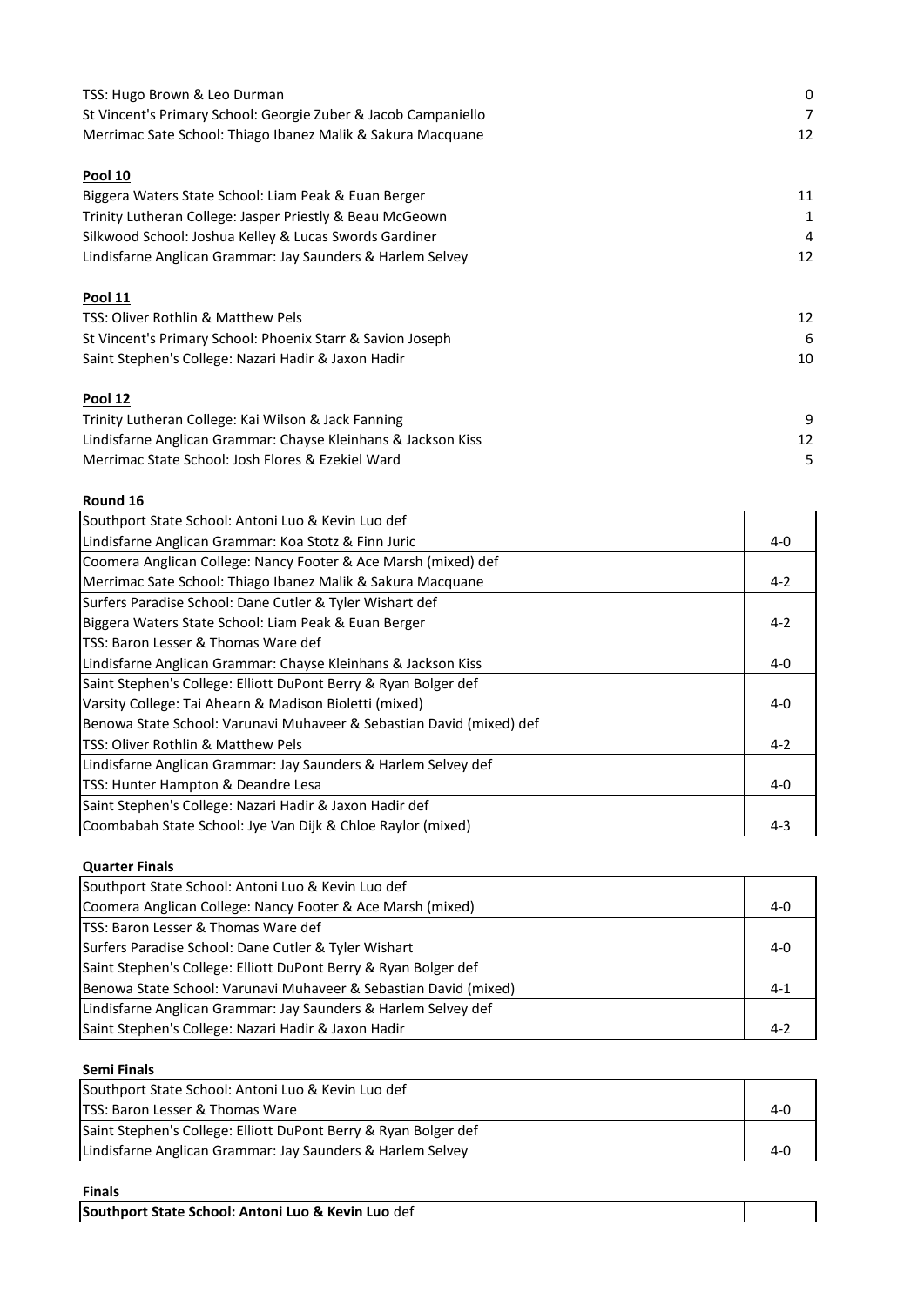# **2022 Annual Inter-School Challenge Primary School GIRLS**

|                                                            | Games |
|------------------------------------------------------------|-------|
| Pool 1                                                     |       |
| Saint Stephens College: Alexis Williams & Emma Eckstein    | 12    |
| AB Paterson College: Eva Vu & Constance Huang              | 3     |
| Varsity College: Sophie Logan & Lauren Khoo                | 9     |
| St Hilda's School: Olivia Street & Matilde Smith           | 4     |
| Pool 2                                                     |       |
| AB Paterson College: Cassandra Chatham & Jinyu Yan         | 12    |
| St Hilda's School: Ashleigh Duncan & Jasmine Jezierska     | 7     |
| Saint Stephens College: Hannah Barnsdall & Jamie Barnsdall |       |
| Pool 3                                                     |       |
| St Hilda's School: Ngaire Caple & Ashley Ware              | 12    |
| Caningeraba State School: Imogen Muir & Summer Kirby       | 11    |
| St Augustine's Parish School: Evie Sherwood & Bella Elwin  | 0     |

#### **Semi Finals**

| Saint Stephens College: Alexis Williams & Emma Eckstein def       |         |
|-------------------------------------------------------------------|---------|
| Caningeraba State School: Imogen Muir & Summer Kirby              | $4 - 0$ |
| <b>AB Paterson College: Cassandra Chatham &amp; Jinyu Yan def</b> |         |
| <b>St Hilda's School: Ngaire Caple &amp; Ashley Ware</b>          | 4-0     |

#### **Finals**

| Saint Stephens College: Alexis Williams & Emma Eckstein def |  |
|-------------------------------------------------------------|--|
| AB Paterson College: Cassandra Chatham & Jinyu Yan def      |  |

# **2022 Annual Inter-School Challenge Middle School BOYS**

|                                                                      | Games |
|----------------------------------------------------------------------|-------|
| Pool 1                                                               |       |
| PBC: Jack Hart & Quincy Khan                                         | 12    |
| Lindisfarne Anglican Grammar: Rio Proart & Art Lush                  | 8     |
| Lindisfarne Anglican Grammar: Keon Higham & James Letters            | 2     |
| TSS: Caelan Pace & Christian Diaz                                    | 4     |
| Pool 2                                                               |       |
| Australian Christian College Moreton: Mateo Azirovic & Luka Azirovic | 12    |
| TSS: Lachlan Cleverly & Jason Edlinger                               | 8     |
| Southport State High School: Lokota Kayn & Lachlan Middleton         | 4     |
| Benowa State High School: Hunter Brown & Noah Brown                  | 2     |
| Pool 3                                                               |       |
| Miami State High School: Anson Chee & Eddie Hong                     | 10    |
| Ormeau Woods State High School: Hugo Smith & Aaron Gilmour           | 1     |
| Somerset College: Orion Burdett & Timofey Korin                      | 12    |
| TSS: Germaine Palmer-Peacock & Benjamin Nicol                        | 7     |

#### **Pool 4**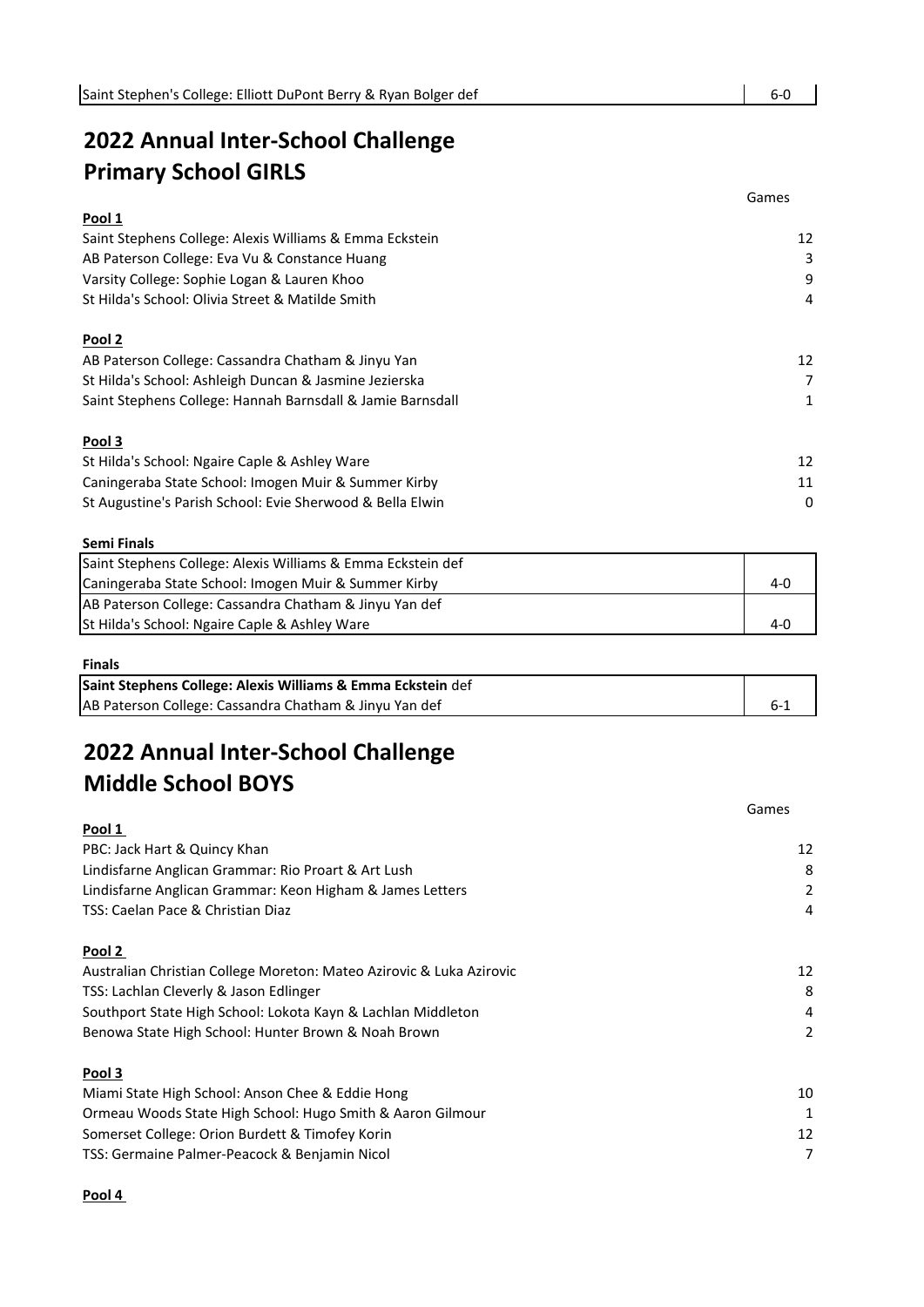| King's Christian College: Tyler Jongwe & Kye Harrison                    | $\mathbf{1}$   |
|--------------------------------------------------------------------------|----------------|
| TSS: Ted Board & Petr Soukup                                             | 10             |
| Emmanuel College: Harry Brown & Jamian Huang                             | 12             |
| PBC: Neo Locher & Marley Vico                                            | $\overline{7}$ |
| Pool 5                                                                   |                |
| Southport State High School: Chaydon Jay & Cameron Middleton             | 12             |
| Nerang State High School: Lucca Toby & Levi Ottrey                       | $\overline{2}$ |
| PBC: Kaii Norman & George Zhang                                          | 10             |
| TSS: John Cleverly & Tom Edlinger                                        | 5              |
| Pool 6                                                                   |                |
| St Andrews Lutheran College: Aiden Cox-Gatty & Jake Wilson               | 11             |
| TSS: Christos Kyriakou & Harry Furnell                                   | 9              |
| Southport State High School: Aithan Kirschner & Shayna Kirschner (mixed) | 12             |
| Trinity Lutheran College: Ben Naylor & Erik Pistotnik                    | 3              |
| Pool 7                                                                   |                |
| TSS: James Kershaw & Nicholas Hill                                       | 12             |
| Lindisfarne Anglican Grammar: Will Saunders & Nicholas Leotta            | $\overline{7}$ |
| Varsity College: Oisin Butron-McLean & Kieran Ahearn                     | $\overline{2}$ |
| TSS: Jake Frenklah & Harper James                                        | 10             |
| Pool 8                                                                   |                |
| TSS: Lennox Boles & Luke Neophytou                                       | 12             |
| Somerset College: Sebastian Mainali & Ethan Stewart                      | 9              |
| Trinity Lutheran College: Harper McKeekin & Paul Tzortzakis              | 4              |
| TSS: Max Chew & Ryan Zhang                                               | 7              |
|                                                                          |                |

## **Quarter Finals**

| PBC: Jack Hart & Quincy Khan def                                             |             |
|------------------------------------------------------------------------------|-------------|
| TSS: Lennox Boles & Luke Neophytou                                           | $4 - 3$     |
| Southport State High School: Chaydon Jay & Cameron Middleton def             |             |
| Emmanuel College: Harry Brown & Jamian Huang                                 | 4- $\Omega$ |
| Southport State High School: Aithan Kirschner & Shayna Kirschner (mixed) def |             |
| Somerset College: Orion Burdett & Timofey Korin                              | $4 - 1$     |
| Australian Christian College Moreton: Mateo Azirovic & Luka Azirovic def     |             |
| <b>ITSS: James Kershaw &amp; Nicholas Hill</b>                               | $4 - 1$     |

### **Semi Finals**

| PBC: Jack Hart & Quincy Khan def                                         |         |
|--------------------------------------------------------------------------|---------|
| Southport State High School: Chaydon Jay & Cameron Middleton             | $4 - 0$ |
| Australian Christian College Moreton: Mateo Azirovic & Luka Azirovic def |         |
| Southport State High School: Aithan Kirschner & Shayna Kirschner (mixed) | $4-1$   |

### **Finals**

| PBC: Jack Hart & Quincy Khan def                                     |         |
|----------------------------------------------------------------------|---------|
| Australian Christian College Moreton: Mateo Azirovic & Luka Azirovic | $6 - 2$ |

# **2022 Annual Inter-School Challenge Middle School GIRLS**

## **Pool 1** Foxwell State Secondary School: Bonnie Smeltz & Scarlett Smeltz 12

Games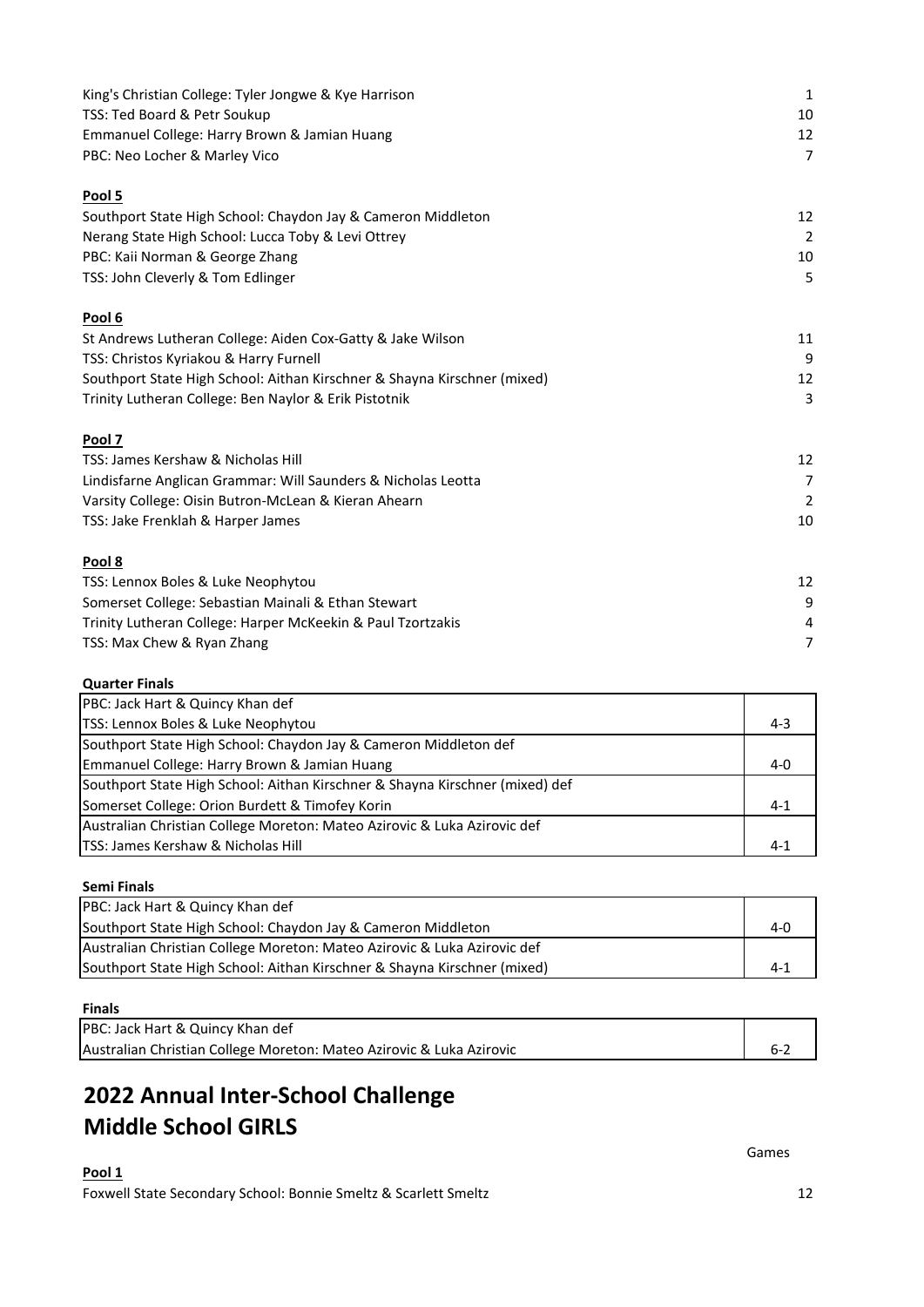| St Hilda's School: Portia Van Twest & Sabrina Theobald                | 3  |
|-----------------------------------------------------------------------|----|
| Home Ed Unit: Roxana Taiy & Kahlan Lowien                             | 8  |
| Lindisfarne Anglican Grammar: Charlotte Slack-Smith & Eira McGilligan | 5  |
| Pool 2                                                                |    |
| PBC: Lilley Treanor & Miya Ormes                                      | 12 |
| Assisi Catholic College: Ashley Keegan & Ana Lipovac                  | 4  |
| Trinity Lutheran College: Scarlett Fanning & Abigail Nu               | g  |
| St Hilda's School: Sarika Katoch & Gypsy Sherratt                     | 1  |
| Pool 3                                                                |    |
| All Saints Anglican School: Rylee Buchanan & Eva Lawrie               | 12 |
| Coomera Anglican College: Summer Osborne & Alice Footer               | 8  |
| Lindisfarne Anglican Grammar: Matilda Daniel & Sarah Hodges           | 2  |

#### **Semi Finals**

| Trinity Lutheran College: Scarlett Fanning & Abigail Nu |  |
|---------------------------------------------------------|--|
| PBC: Lilley Treanor & Miya Ormes def                    |  |
| All Saints Anglican School: Rylee Buchanan & Eva Lawrie |  |

### **Finals**

| <b>Foxwell State Secondary School: Bonnie Smeltz &amp; Scarlett Smeltz</b> def |  |
|--------------------------------------------------------------------------------|--|
| PBC: Lilley Treanor & Miya Ormes def                                           |  |

# **2022 Annual Inter-School Challenge Secondary School BOYS**

|                                                            | Games          |
|------------------------------------------------------------|----------------|
| Pool 1                                                     |                |
| PBC: Logan McGarry & Pedro Roschel                         | 12             |
| King's Christian College: Grant Garcia & Mitch Garcia      | 8              |
| TSS: Oscar Eddy & Kai Gilbert                              | 5              |
| TSS: Louis Backwell & Oscar Strahle                        | $\overline{4}$ |
| Pool 2                                                     |                |
| Somerset College: Luke Shirley & Jack Newman               | 12             |
| All Saints Anglican School: Finn Harris & Tristan Pofandt  | 6              |
| TSS: Nicholas Graham & Toby Maher                          | 0              |
| Marymount College: Douglas Cowan & Zane Frogley            | 9              |
| Pool 3                                                     |                |
| TSS: Timothy Yeung Packer & Wylie Bucknell                 | 12             |
| TSS: Tom Ramsay & Hugh Norman                              | $\overline{4}$ |
| Australian Christian College: Darius Taiy & Raoni Mariano  | 8              |
| Aquinas College: Jared Martins & Cody Martins              | 9              |
| Pool 4                                                     |                |
| TSS: Ethan Carrick & Felix Lichte                          | 12             |
| Miami State High School: Solomon Barry & Blake Webber      | $\overline{7}$ |
| Jubilee Christian College: Elijah Patuto & Lachlan Pallone | 8              |
| TSS: Harrison Gray & Andrew Woo                            | 1              |
| Pool 5                                                     |                |

Miami State High School: Connor Denny & Noah Inglis 9